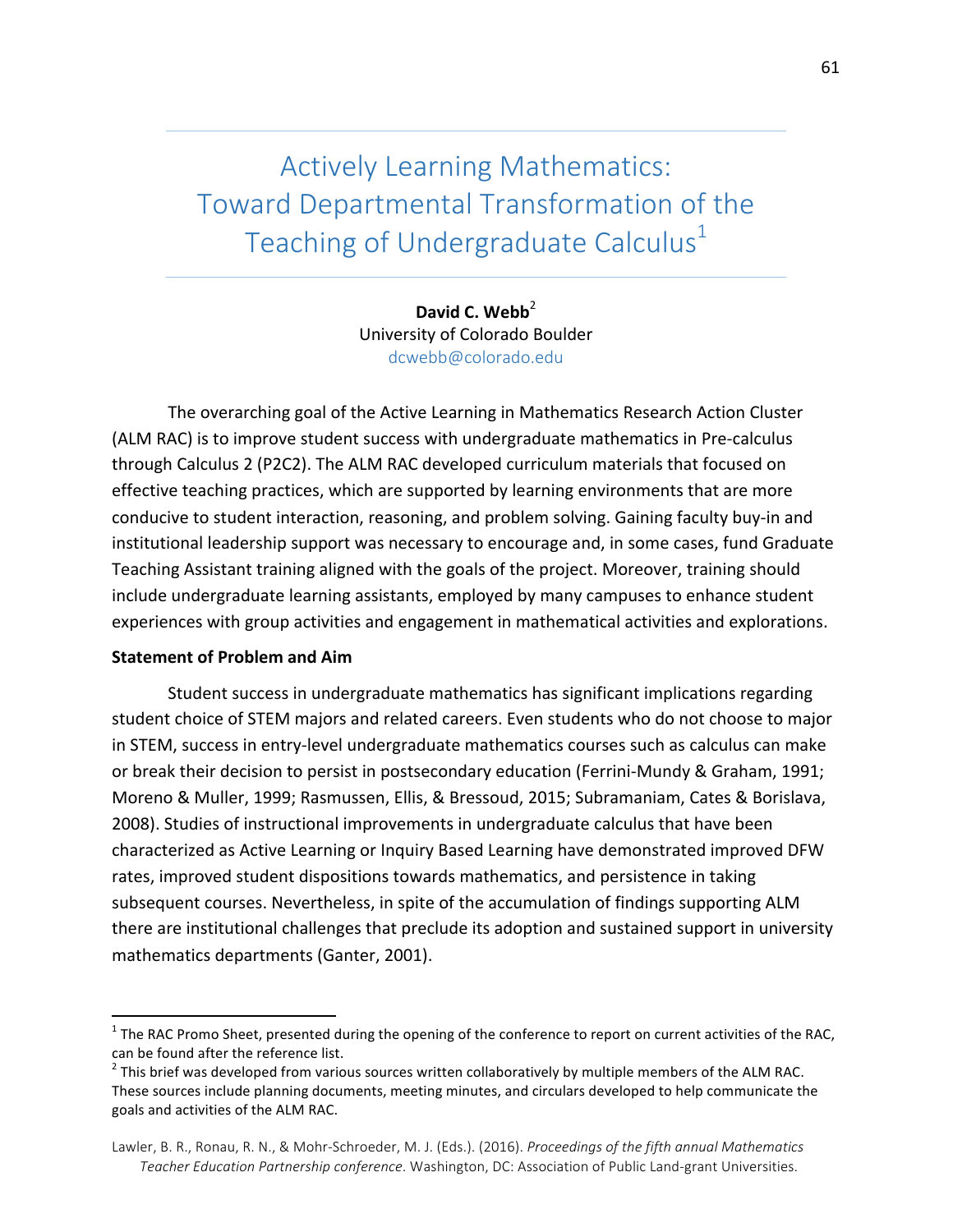The challenges inherent in institutional change include political, curricular, and cultural features of departments and colleges that resist change and cling to the status quo. Overcoming these challenges requires a commitment to will building, curriculum development, professional development, and seemingly superficial features such as the way tables can be organized in a classroom. Implementing these multiple changes to departmental structures, processes and communication requires complex skills, knowledge, and resources that university faculty are not traditionally motivated nor incentivized to acquire or develop. Teaching calculus in a manner that could be characterized as student-centered is not typically found in tenure and promotion statements, nor is it implied in faculty meetings or departmental communication. However, recent initiatives by the White House Office of Science and Technology Policy and the National Science Foundation in support of active learning in STEM education could have some influence the priorities of universities, mathematics departments and calculus instructors.

#### How we have addressed the problem to date

Over the past three years, we have worked collaboratively to improve instruction in introductory calculus courses. Initially, with funding support from the Helmsley Charitable Trust. The expansion of our curriculum development and data collection efforts resulted in a number of partners discovering a department commitment to infusing ALM in undergraduate calculus courses can result in early demonstrable improvements in the DFW rates and persistence of students in subsequent courses.

While the contexts across the twelve partner institutions involved in the ALM RAC are quite different, requiring somewhat different approaches to implementing ALM, we have been able to learn from each other's efforts. We have exchanged and co-developed instructional resources, used common measures to document student dispositions, and have regularly discussed the local models used to support learning environments that are more conducive to ALM. At least four campuses adopted the "learning assistant" model that was developed by the University of Colorado Boulder, while West Virginia used Graduate Teaching Assistants in a similar role. Discussions across campuses have helped to clarify the approaches used and have identified the critical role of institutional change in promoting ALM.

**The ALM Networked Improvement Community.** The members of the ALM RAC understand that challenges inherent in changing instructional practice are, in part, due to systemic nature of teaching in classrooms. The decisions made by an instructor to teach in a particular manner are derived from their interpretation of department goals, the resources allocated to time and space, the design of instructional activities, the opportunities for professional learning, and the department's norms for assessment. Changing classroom practice requires alignment and coordination of multiple parts of the system to support common goals for student learning. Hence, the need for an ALM Networked Improvement Community (ALM NIC) so that one institution is solely responsible for developing a knowledge

Lawler, B. R., Ronau, R. N., & Mohr-Schroeder, M. J. (Eds.). (2016). *Proceedings of the fifth annual Mathematics* Teacher Education Partnership conference. Washington, DC: Association of Public Land-grant Universities.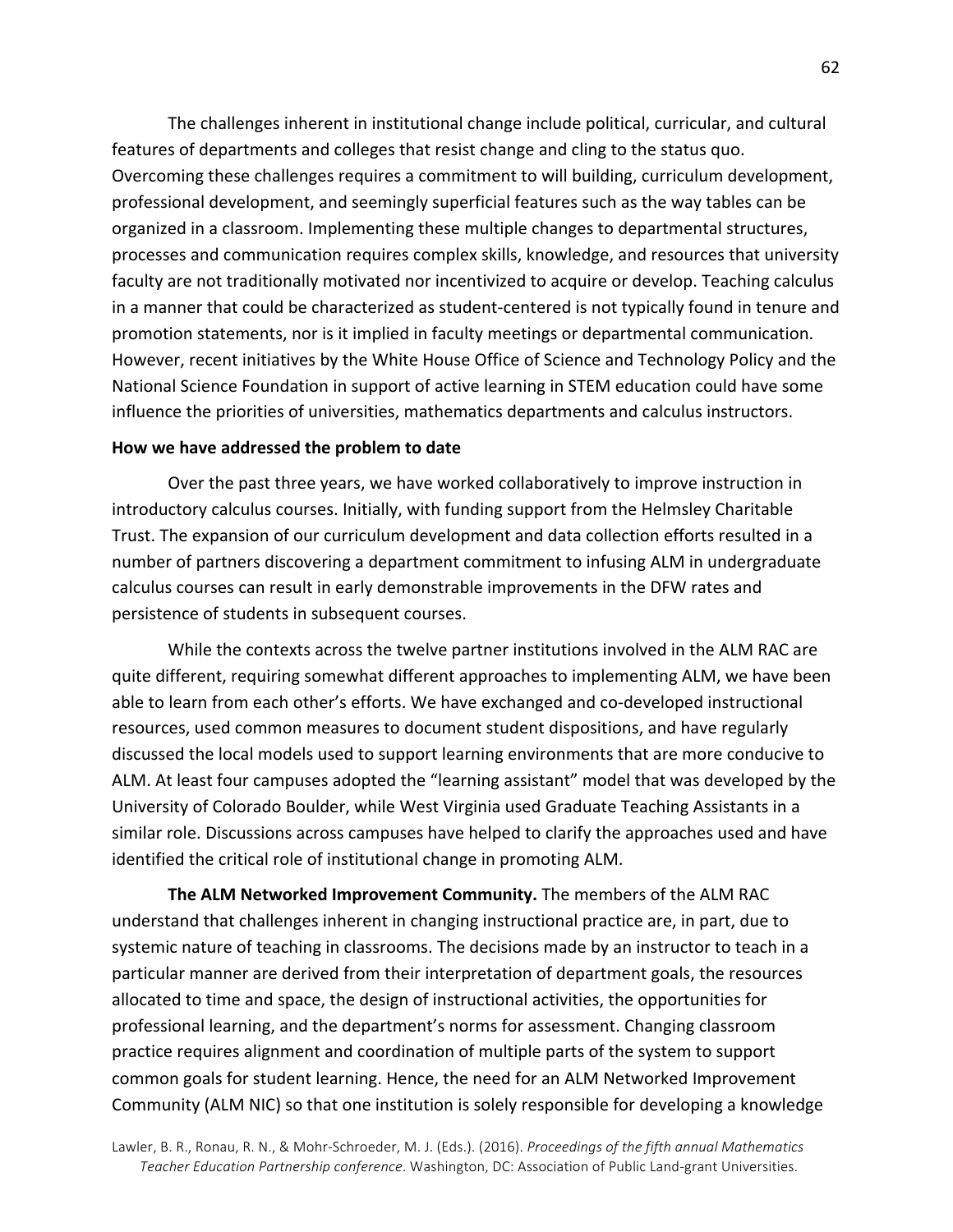base while developing resources for instruction and professional development. Our ALM NIC communicates and documents lessons learned as well as distributes a multitude of resources to reduce the burdens related to preparation of IRB protocols and instructional resources.

**Products developed.** Two major contributions to resource development have resulted from our efforts in infusing ALM in the P2C2 sequence. Faculty at the University of Nebraska Omaha and University of Colorado Boulder co-developed instructional materials that could be used to replace lessons for calculus topics; and our interest in document shifts in student dispositions resulted in the adaptation, refinement and validation of a student survey.

*Tactile* + Activities = TACTivities. Inspired by Angie Hodge at a colloquium she facilitated at University of Colorado Boulder, faculty at University of Colorado Boulder partnered with Hodge in the design of TACTivities<sup>3</sup> for calculus. The characteristics of these TACTivities generally included two or more different types of mathematical representations printed on cut cardstock that could be organized to suggest either fulfillment of a complete set, or a categorization scheme that could be justified by students. For example, Figure 1 shows a portion of the Definite Integral Dominos TACTivity. As students touched and moved cards to pair representations, they would discuss their reasons for doing so. Often this would elicit peer feedback either affirming or countering the decision to pair the representations on different sides of the cards.



Figure 1: Partial solution of the Definite Integral Domino TACTivity

The other reason to design these TACTivities was that we found they required "low instructional overhead." Often, calculus instructors are graduate students who have limited experience opportunities for professional development in student centered pedagogy. Even at universities where calculus is taught in large lectures there are usually a multitude of recitation

 $3$  Many resources similar to these have been reviewed, field tested, and published to a publicly available website: math.colorado.edu/activecalc

Lawler, B. R., Ronau, R. N., & Mohr-Schroeder, M. J. (Eds.). (2016). *Proceedings of the fifth annual Mathematics* Teacher Education Partnership conference. Washington, DC: Association of Public Land-grant Universities.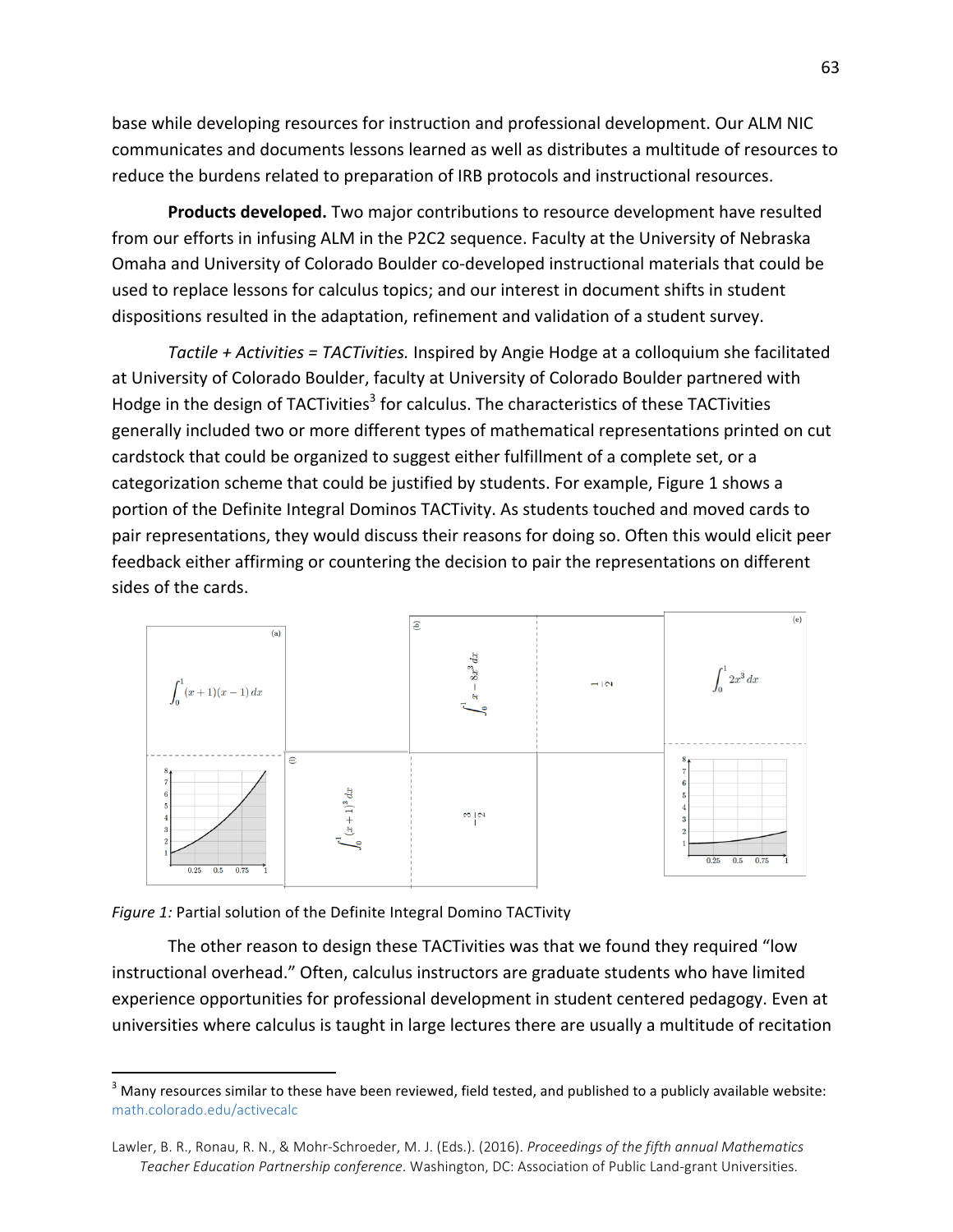sections which are typically led by doctoral students. Calculus instructors typically have little experience learning the craft of teaching compared to that secondary mathematics teachers experience in their licensure program. Rather than being able to offer multiple courses to calculus instructors that are connected to field experiences, training at the university was necessarily limited to the weekly one-hour meetings for calculus instructors.

These activities, therefore, were designed to be easy to launch  $-$  i.e., they were somewhat intuitive for students as to how to proceed with minimal guidance from the instructor. As instructors used these TACTivities, and as student discussions about the representations emerged, instructors would hear and observe students' ideas and conceptions and use that information as they interacted with groups or facilitated a whole class debrief of the activity.

*CALCS instrument.* When the ALM RAC formed we recognized one of our primary drivers was students' dispositions towards mathematics. To change student persistence in calculus courses we needed to monitor any shifts in students' attitudes and conceptions of mathematics and what it means to engage in mathematical activity. After reviewing the options available for student mathematics surveys, we decided to use the Colorado Learning Attitudes about Science Survey (which had a mathematics specific version available). Over time as this survey was used we collected enough data to run several factor analyses which informed the inclusion, adaptation and deletion of prompts and thereby strengthened the assessment of several constructs. This adapted survey was renamed the Collegiate Active Learning Calculus Survey (CALCS) instrument and has four main components:

- student attitudes toward mathematics;
- perceptions of the pervasiveness of active learning in class;
- history of previous math courses and intent to take future math courses; and
- Student Assessment of Learning Gains, to serve as a common measure of student content learning that can span different courses and institutions.

The CALCS survey is now a primary data source for the ALM RAC, and all partners are expected to administer this survey at the beginning and the end of the semester. The University of Nebraska Lincoln has been conducting ongoing analysis of data received by partners to continue to monitor the quality of survey as it relates to the intended constructs measured.

#### **Impacts of the ALM RAC**

Several of our partners are showing simultaneous improvements to DFW rates and persistence rates in the P2C2 sequence. To date, the ALM RAC has grown from its original five universities to include the following fourteen partner institutions: Auburn University, Cal State Fullerton, Colorado State University, Florida International University, Fresno State University, University of Colorado Boulder, University of Hawaii-Manoa, University of Nebraska Lincoln,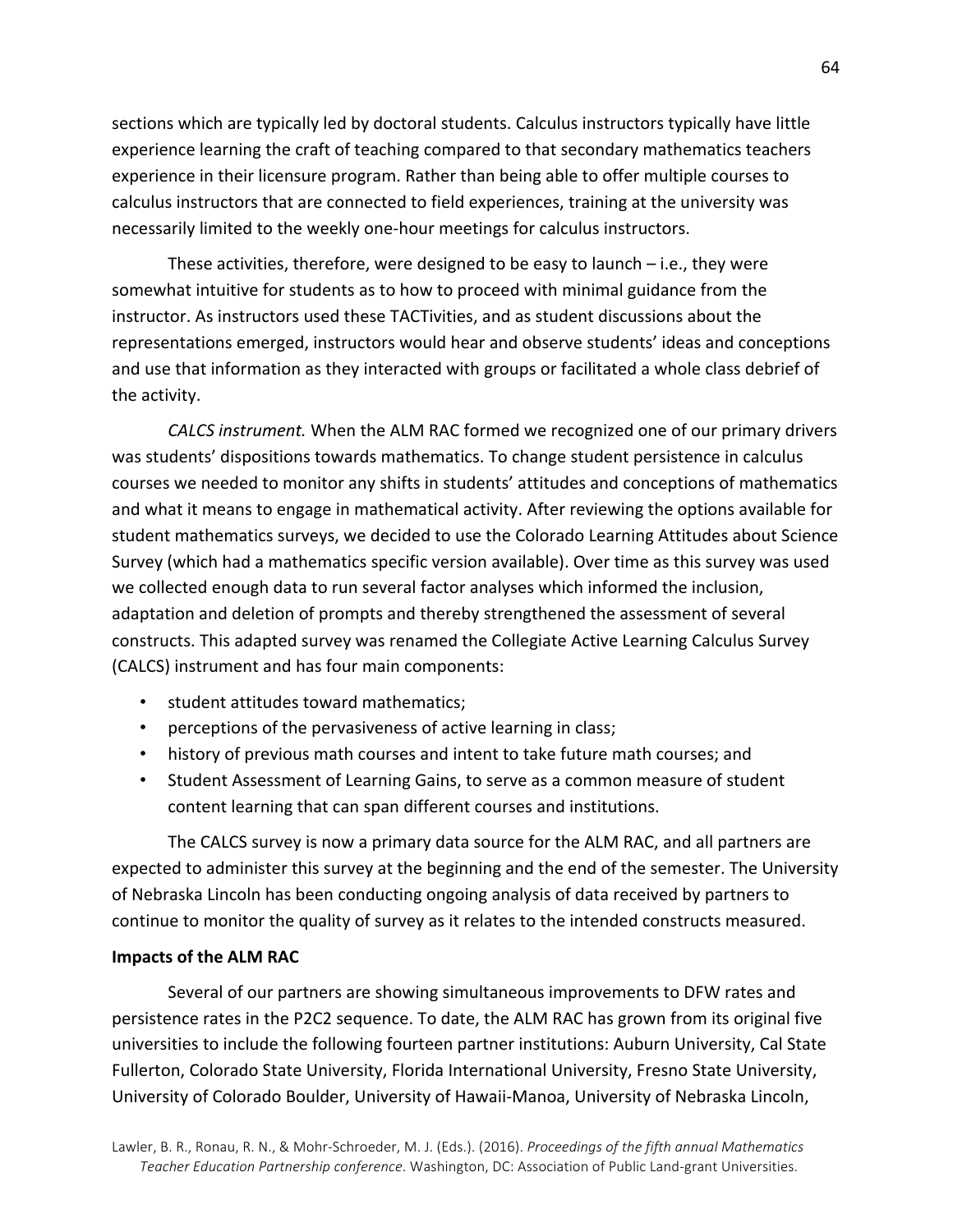University of Nebraska Omaha, University of South Carolina, San Diego State University, Tuskegee University, West Virginia University and Western Michigan University. Given that our work focuses on changing the teaching of calculus by supporting departmental change, we find the scaling of our group nearly threefold to represent a significant impact on instructors and students. Since the P2C2 sequence involves high enrollment courses, the infusion of ALM in just Calculus 1 could impact over 1000 students each year for just one institution. If all partner institutions implement ALM throughout the P2C2 sequence, the potential number of students who could be impacted by the ALM RAC exceeds 40,000 students each year.

With respect to the Mathematics Teacher Education-Partnership, and the preparation of secondary mathematics teachers, data from the CALCS survey indicates a potential yield rate of 2% of calculus students who are interested in pursuing a teaching license, or approximately 800 students per year. Even though there may be various reasons that students' intentions may shift as they proceed from completing calculus to committing to a major, improving students' persistence rate for course completion and improving the quality of their undergraduate mathematics experience should have a positive impact on mathematics teacher preparation.

Other unexpected impacts of the ALM RAC include influence on other STEM disciplines as many students who complete calculus eventually pursue science or engineering majors, and possibly licensure pathways related to those disciplines. We have also learned of cases in which ALM instructional resources have been shared with science and engineering faculty, building local awareness of active learning initiatives and their potential benefit. Lastly, we know that high school and community college calculus are aware of our work and are using our resources to support ALM implementation in their classrooms.

#### **Summary of Conference Activities**

At the 2016 MTE-P Annual Conference we needed to accomplish several goals:

- 1. To decide on an approach to organize into sub-RACs given the growth of the ALM RAC;
- 2. To prepare proposals for hosting and arranging site visits to use available Helmsley funding;
- 3. To develop a list of needs to support local efforts, some which require funding;
- 4. To support data collection and analysis at new partner institutions; and
- 5. To discuss the relationship between the awarded NSF IUSE grant, SEMINAL, and the ongoing work of the ALM RAC.

**Organizing into sub-RACs.** To help manage the growth of the ALM RAC and provide sufficient feedback and support to the needs of specific institutions, we agreed that it was necessary to organize into smaller groups as sub RACs. After deliberating various ways to organize such groups we decided that it would be best to have three course specific groups: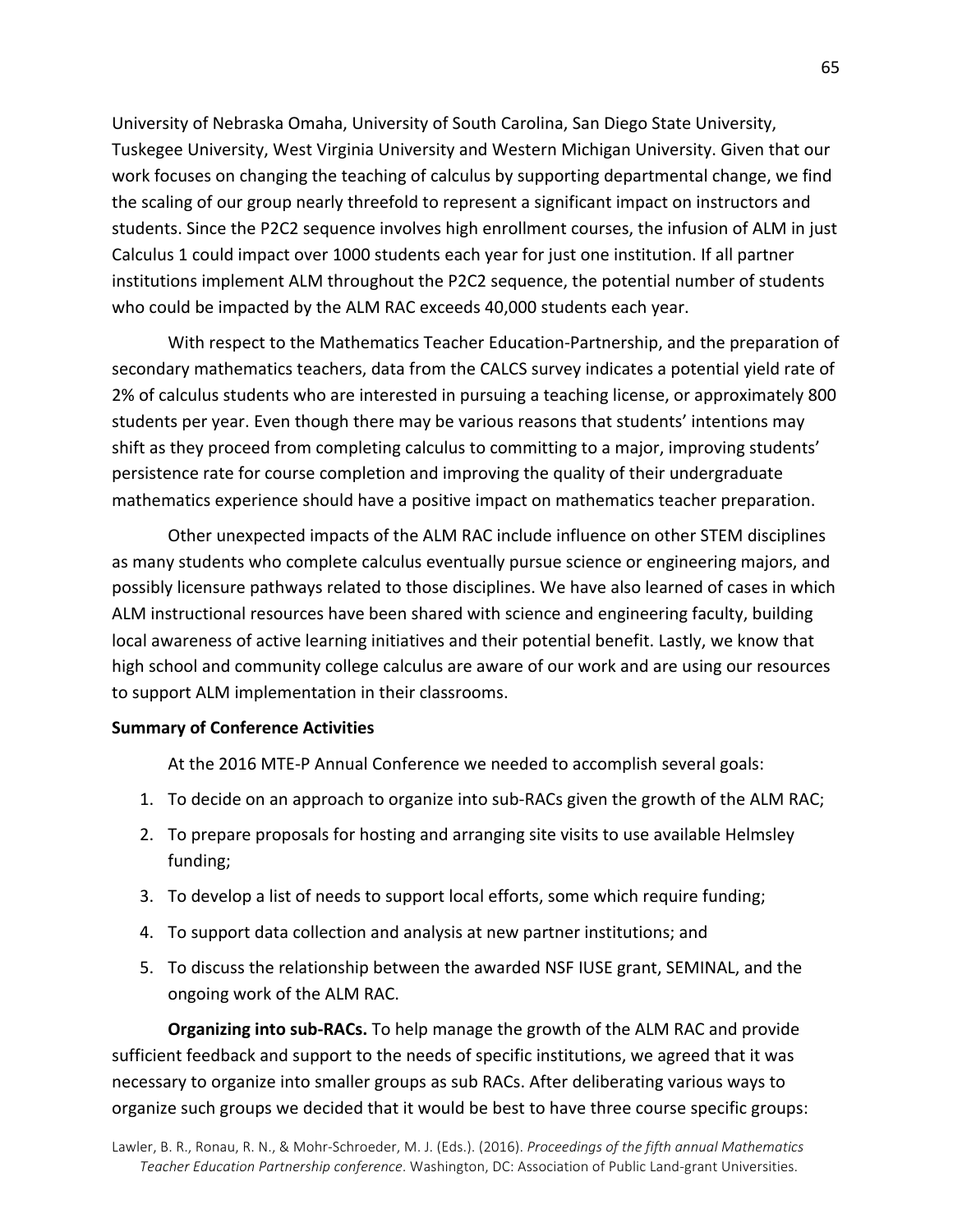pre-calculus, Calculus 1 and Calculus 2. Even though similar issues are encountered in each course, the curriculum expectations and student enrollment tend to be more similar within each course. The course sub-RACs have agreed to convene virtually every other month starting September 2016.

We also recognized that a permanent sub-RAC structure could limit the interaction between partners and so we also agreed that topical sub-RACs could be convened. Topics relevant to the needs of faculty would be proposed and facilitators would self-nominate to facilitate virtual meetings to discuss challenges and strategies used to address those challenges. To date five topical sub-RACs have been proposed:

- Understanding students' background and interests to support learning
- Lesson study in ALM Calculus I/II
- Professional development for GTA/GRAs
- Revising the CALCS student survey
- Supporting the collection of DFW and persistence data w/ proposals for a data dashboard

We plan to schedule topical sub-RAC meetings every other month starting October 2016.

**Organizing site visits.** To help the ALM RAC members better understand the similarities and differences among mathematics departments and local contexts, we committed to site visits in fall 2016 and spring 2017. During the conference we developed a table that described for each partner the faculty they should plan on visiting and what they might expect to observe. Our plan is to schedule at least four visits in fall 2016, and we recently constructed a Google Sheet that faculty modify at any time to support site visit planning.

**List of local needs.** Knowing that efforts are currently underway, we also proposed other options for allocating funds to support local initiatives - for example, jump starting a learning assistant program; partially fund a calculus coordinator; develop additional instructional resources, etc. Even though this is not how Helmsley funds were originally allocated we felt that it would be useful to outline other priorities for funding.

**Data collection.** The collection of student and instructor data is important to inform progress and necessary revisions to PDSA cycles. However, data collection requires approved IRB protocols and agreement on methods to support reliable data collection across institutions. We discussed how particular methods and incentives could be used to support higher response rates and shared previously approved IRB protocols and instruments to support local research.

**Award of NSF IUSE grant.** We were awarded a NSF IUSE grant, aka SEMINAL, to study the process of institutionalizing active learning in Pre-calculus through Calculus 2. The project will draw on institutional change research, research on productive undergraduate mathematics learning environments, and on the shared expertise of faculty to study the effect of institutional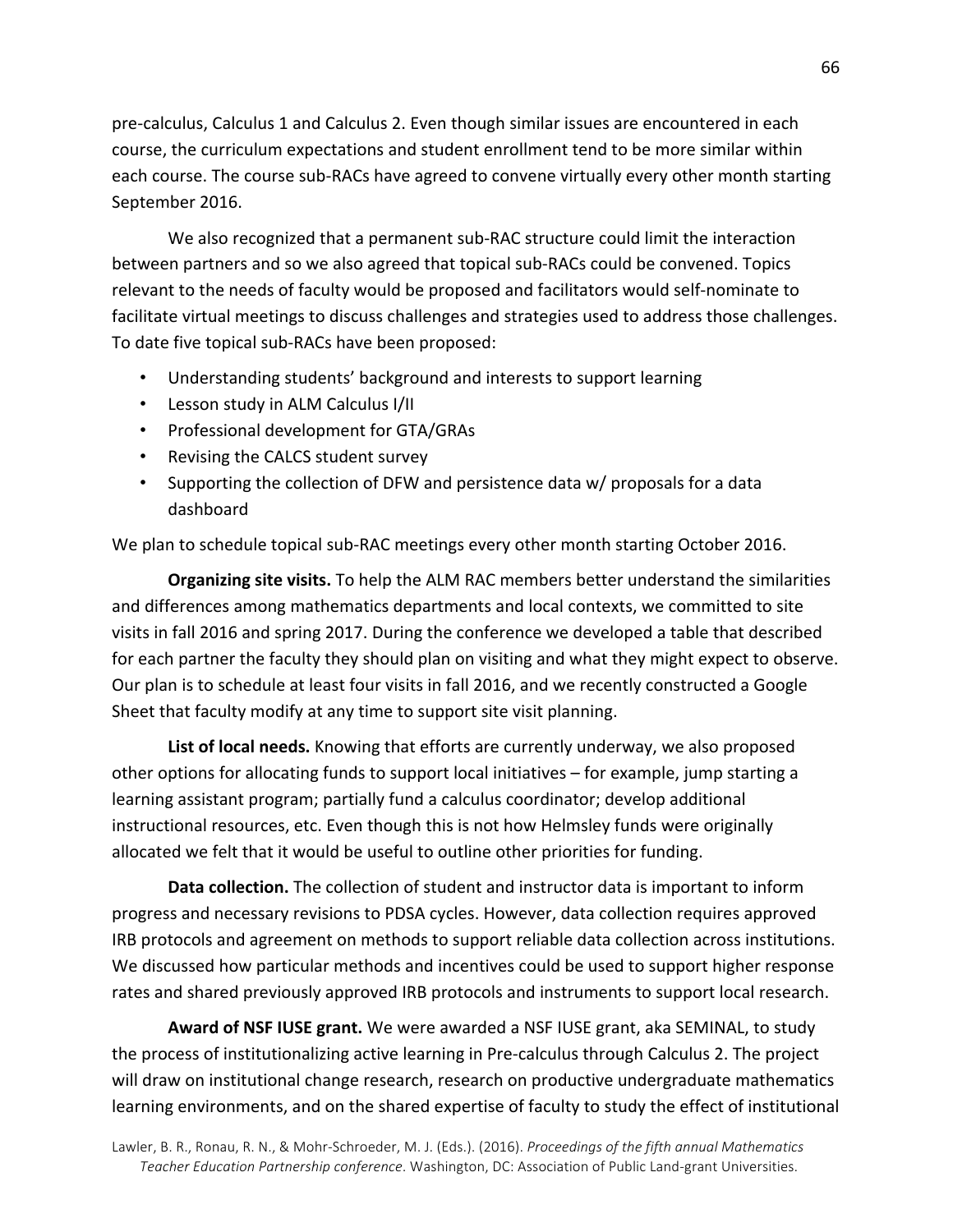culture on mathematics teaching and learning in the P2C2 sequence within and across contexts. ALM RAC members will contribute to this work in multiple ways.

#### **References**

- Ferrini-Mundy, J., & Graham, K. G. (1991). An overview of the calculus curriculum reform effort: Issues for learning, teaching, and curriculum development. American Mathematical Monthly, 98(7), 627-635.
- Ganter, S. L. (2001). *Changing calculus: A report on evaluation efforts and national impact from 1988*-1998. Washington, DC: Mathematical Association of America.
- Moreno, S. E., & Muller, C. (1999). Success and diversity: The transition through first-year calculus in the university. American Journal of Education, 108(1), 30-57.
- Rasmussen, C., Ellis, J., & Bressoud, D. (2015). Who are the students who switch out of calculus and why? Proceedings of the Korean Society of Mathematics Education: 2015 International Conference *on Mathematics Education* (pp. 1-27). Seoul National University, South Korea.
- Subramaniam, P. K., Cates, M., & Borislava, G. (2008). Improving success rates in calculus. *MAA Focus, 28*(5), 20-21.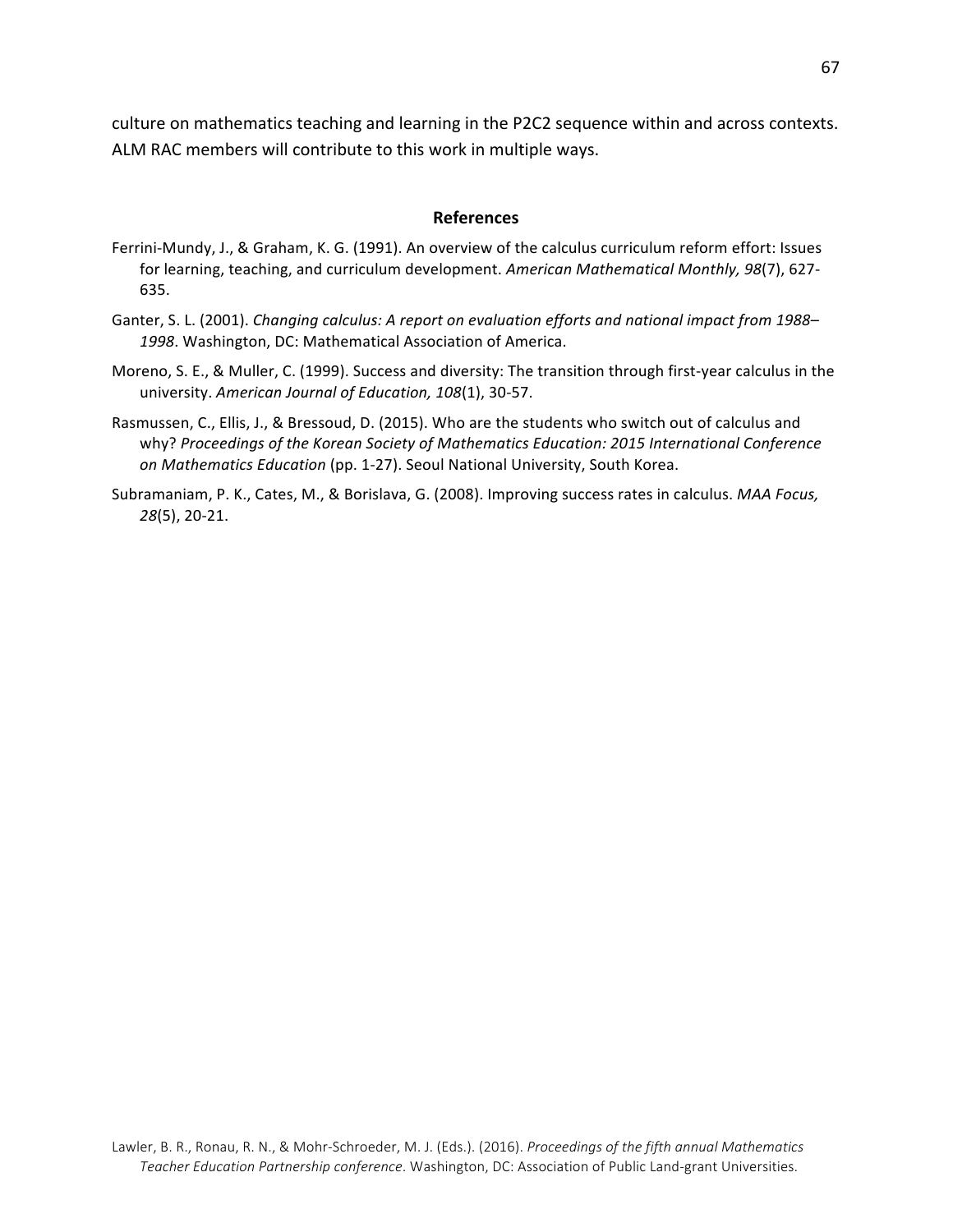

# **MTE-Partnership Solicitation for Participation in the** *Active Learning in Mathematics RAC*

April 18, 2016

## **Problem Addressed**

Student success in undergraduate mathematics has significant implications for whether they choose to continue into STEM majors and future related careers. Even for those students who do not choose to major in mathematics, science or engineering, success in entry-level undergraduate mathematics courses such as calculus can make or break their decision to persist in postsecondary education.

The Characteristics of Successful Programs in College Calculus (Bressoud, Carlson, Mesa, & Rasmussen, 2013) showed the percentage of students with grades of D, F or Withdraw ranged from an average of 25% at Ph.D.-granting universities to an average of 37% at regional comprehensive universities. We are committed to improving students' achievement in and dispositions towards mathematics through the use of models for Actively Learning Mathematics.

With respect to the MTEP Guiding Principles, the ALM RAC involves *Commitments by Institutions of Higher Education* through Institutional Focus, Disciplinary Partnerships, and Institutional Support for Faculty. The ALM RAC also addresses the guiding principle of *Candidates' Knowledge and Use of Mathematics* through future candidates' engagement in Mathematical Practices in introductory level undergraduate mathematics courses, to deepen their Knowledge of the Discipline.

## **General Approach**



Our working theory of change is articulated in the following diagram:

**Institutional changes** 

embedded in local

contexts

The overarching goal is to improve student success with undergraduate mathematics, starting with the Pre-calculus through Calculus 2 sequence (P2C2). This is accomplished through effective teaching practices, which are supported by learning environments that are more conducive to student interaction, reasoning, and problem solving and the use of instructional resources to support ALM. Faculty buy-in and institutional leadership is developed to support Graduate Teaching Assistant training. Also, for many campuses, undergraduate learning assistants are used to support student work with group activities and enhance student engagement in mathematical activity.

**Effective** 

(Improved)

**Teaching** 

Improved

**Student Success**